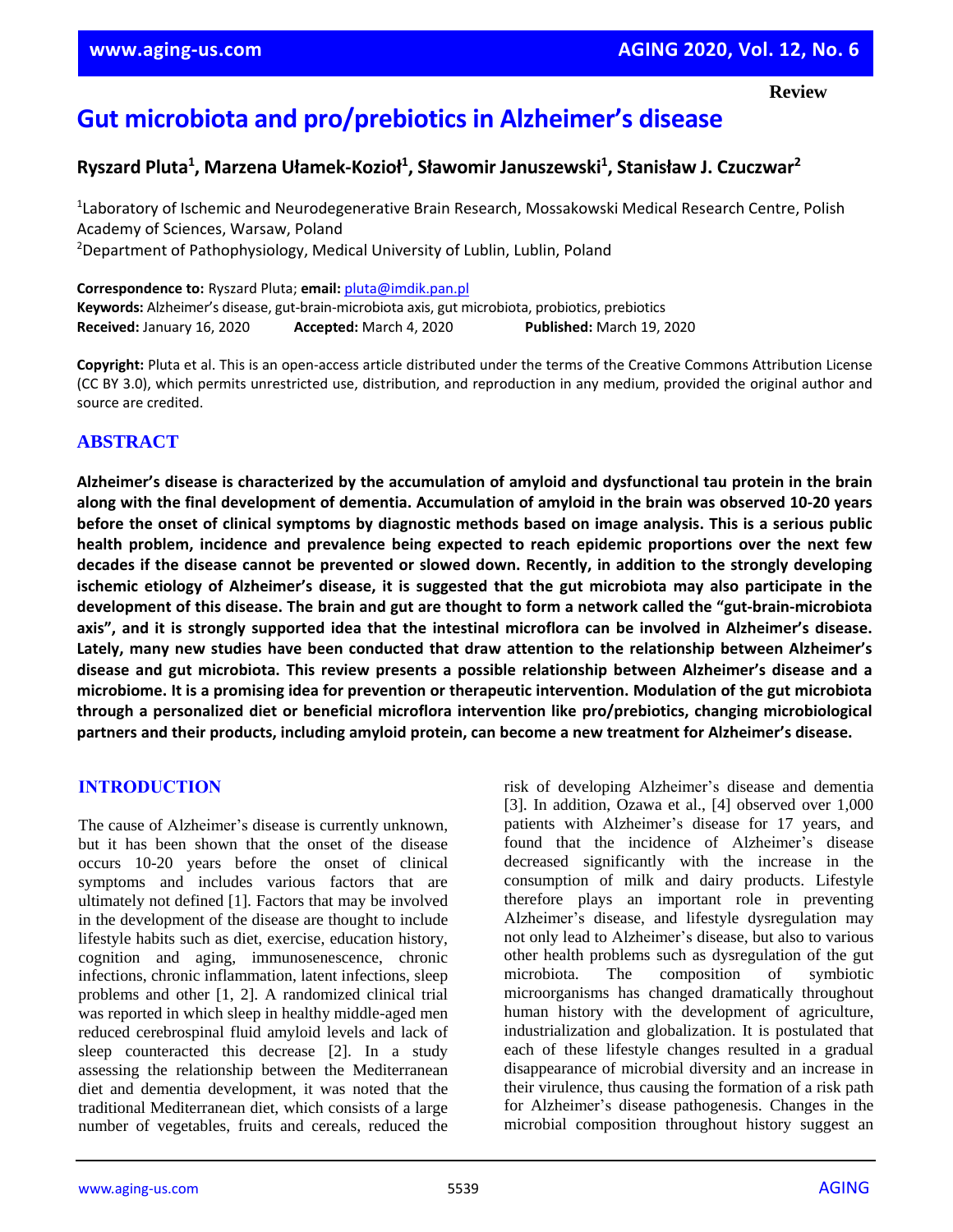escalation of the risk of Alzheimer's disease. Recent advances in research on the etiology of Alzheimer's disease suggest that microbiota (oral, nasal, intestinal) dysbiosis during life can lead to a systemic inflammatory response and affect microglia immune response in the brain. More and more experimental and clinical data confirm the key role of intestinal dysbiosis and interaction of the intestinal microflora with the host in the development of neurodegeneration [5]. What is more, over time, the pathological permeability of the intestinal mucosa and blood-brain barrier begins to increase and a *vicious circle* is formed that irreversibly destroys neurons. It is likely that the convergence of the inflammatory response from the gut along with aging and poor diet in the elderly contributes to the pathogenesis of Alzheimer's disease. Modifying the composition of the intestinal microflora with food-based therapy or pro/prebiotic supplementation can create new preventive and therapeutic options for Alzheimer's disease. The future of pro/prebiotic in Alzheimer's disease depends on the progress of research on the role of intestinal microflora in the development of Alzheimer's disease. We must first understand how and when intestinal bacteria promote Alzheimer's disease. This review aims to highlight the role of intestinal microflora in the onset and progression of Alzheimer's disease.

#### **Gut microbiota versus brain**

The relationship between the gut microflora and the brain is that the intestine and the brain can interact with each other *via* the nervous system or chemicals that cross the blood-brain barrier. For example, the vagus nerve connects intestinal nerve cells with neurons in the brain [6]. The intestinal flora produce, i.e. monoamines, methionine, glutamate and homocysteine, which *via* the lymphatic and circulatory system reach the central neurons and can affect their activity, which may manifest as behavioral changes [7, 8]. On top of it, intestinal bacteria are sensitive to information sent by the brain *via* neurotransmitters [8, 9]. The vagus nerve with its own nuclei in the brainstem serves as a connection between the intestines and the spinal cord through the incoming and outgoing fibers [10]. In this situation, the brainstem nuclei can monitor different bowel functions and spread signals to other areas of the brain such as the thalamus and cerebral cortex [11]. To sum up, the "gut-brainmicrobiota axis" is a bottom-up concept, in contrast to the top-down term "brain-gut-microbiota axis"', no matter what it is called, its meaning refers to two-way communication between the intestine and the brain [11]. To top it all off, the intestinal nervous system can exchange information with the brain *via* intestinal bacteria [12]. Exchange of information and substances between the intestine and the brain can also occur *via* the peripheral circulatory system [13]. The intestinal mucosa and blood-brain barrier allow the passage of cytokines and hormones that can affect both intestinal and brain tissue [14]. In germ-free mice, intestinal bacteria have been documented to affect the maturation of the nervous, endocrine and immune systems [11]. The brain-gutmicrobiota axis is considered as a multifunctional network in which the central, peripheral, hormonal and immune systems participate in two-way communication [15]. The intestinal microflora is able to synthesize and release neuromodulators and neurotransmitters such as glutamate, short chain fatty acids, biogenic amines, serotonin, dopamine and histamine and other amino acid metabolites such as homocysteine, GABA and tryptophan [8, 16]. All these molecules act in the brain tissue and control the activity of neurons. Studies have indeed confirmed that microflora changes are responsible for behavioral abnormalities, but have not revealed any direct cause-effect [17]. Another possibility is that the intestinal microflora produces neurotoxic substances such as D-lactic acid, homocysteine, pro-inflammatory cytokines and ammonia, which are subsequently released into the brain [8, 18, 19]. Thus, the intestinal microflora can affect the brain-gut-microbiota axis *via* immune, neuroendocrine and direct nerve mechanisms [13]. The above changes can cause anxiety, memory impairment and other cognitive disorders [17, 18, 20, 21]. According to the latest research, changes in the intestinal microflora are associated with various neurodegenerative diseases [22], and among neurodegenerative diseases there is evidence of possible involvement of intestinal dysbiosis in the development of Alzheimer's disease [23].

#### **Gut microbiota versus Alzheimer's disease**

Suggestions that the intestinal microflora may be involved in the neuropathology of Alzheimer's disease are mainly from experimental research. That is why germ-free animals are used to study the effect of intestinal microflora on brain pathology. A significant reduction in amyloid accumulation and its neurotoxicity has been observed in these rodents and these negative effects occur again when the animals are exposed to the intestinal microflora of control mice [24].

A study comparing the microbiota of 25 Alzheimer's disease cases with 25 controls showed a reduced microbial diversity in Alzheimer's disease patients [25]. In addition, a decrease in the number of *Firmicutes* and an increase in the percentage of *Bacteroidetes* were observed [25]. Another study comparing the microbiome of non-demented patients with dementia patients found that *Bacteroides* were reduced in patients with dementia compared with non-dementia patients [26]. In addition, cultivable butyrate-producing bacteria involved in cognitive function have been isolated from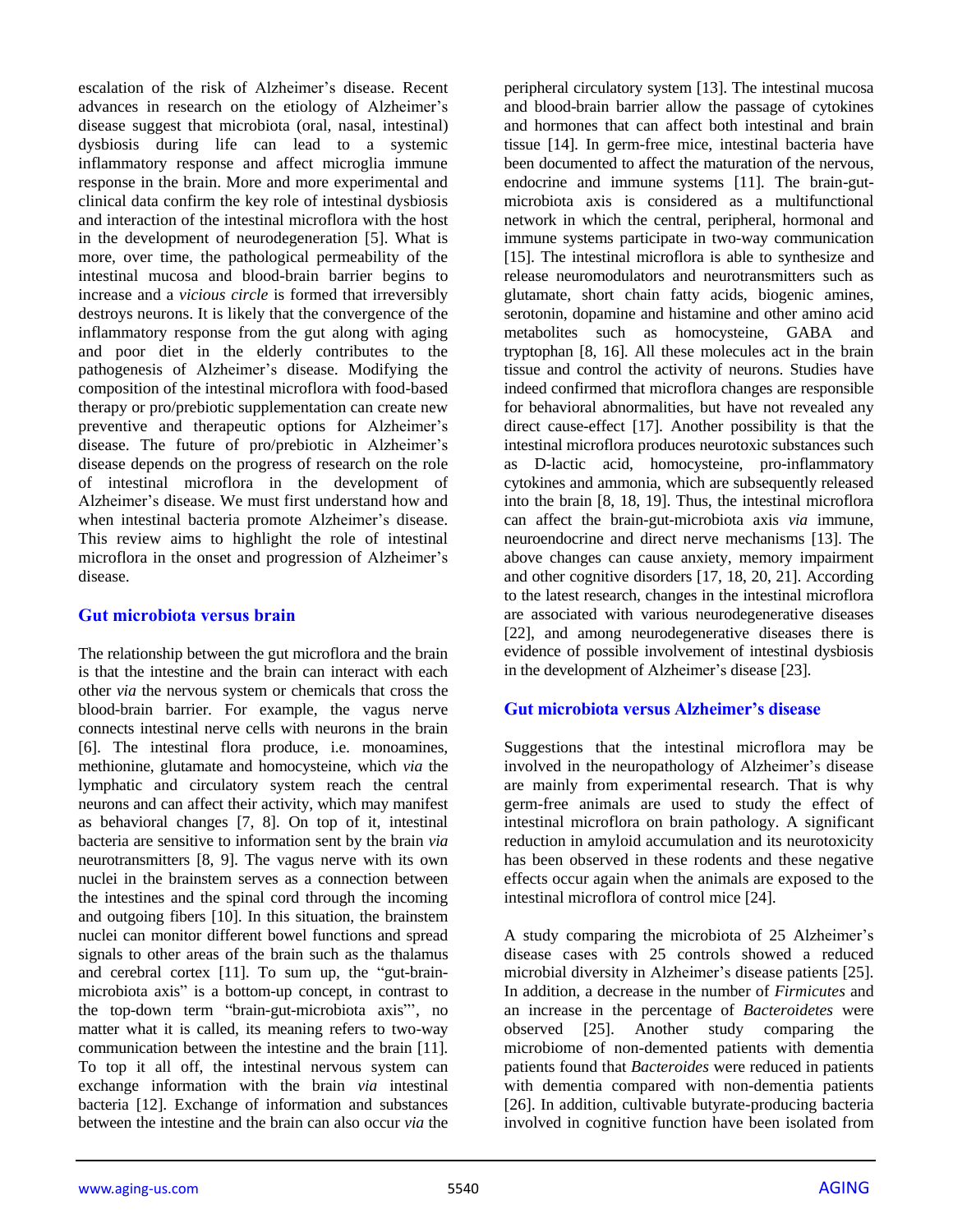the microbiota of Japanese Alzheimer's disease patients [27]. The next investigation provided evidence that in the study of Alzheimer's disease and mild cognitive impairment patients from China and healthy people, microbiological diversity of feces was reduced in patients with Alzheimer's disease compared to patients with mild cognitive impairment and healthy subjects [28]. In addition, there was also a decrease in the number of *Firmicutes* and an increase in the number of *Proteobacteria* [28].

Many human studies have recently shown that bacterial or viral infection [29] can be one of the causes of Alzheimer's disease. The effect of chronic *Helicobacter pylori* infection on Alzheimer's disease has been demonstrated by the release of massive inflammatory mediators [30]. Plasma levels of β-amyloid peptides 1- 40 and 1-42 increased in patients with Alzheimer's disease infected with *Helicobacter pylori* or *Borrelia burgdorferi* and *Chlamydia pneumoniae* [31]. *Helicobacter pylori* filtrate *in vitro* induced hyperphosphorylation of tau protein of Alzheimer's disease type by activation of glycogen-3β synthase kinase [32]. In addition, multi-bacterial infections were found in the brain tissue of Alzheimer's disease patients [33]. In the hippocampus and temporal lobe lysates from the brains of patients with Alzheimer's disease, a high level of bacterial lipopolysaccharide was found, which is an important internal factor contributing to inflammatory brain degeneration [34]. Serum analysis of people with cognitive impairment also showed elevated levels of pro-inflammatory cytokines, as well as higher pro-inflammatory (*Shigella/Escherichia*) and reduced anti-inflammatory intestinal microbiome (*Escherichia rectale*) [35]. *Herpes simplex virus type 1* has been documented as an important risk factor for the development of Alzheimer's disease, and its research may reveal mechanisms and signposts in the search for the etiology of the disease [36]. Other viruses such as *cytomegalovirus* [37] and *varicella-zoster virus* [38, 39] have been also associated with Alzheimer's disease, although their role as individual risk factors for the development of the disease is unclear [40]. The interaction between *cytomegalovirus* and *herpes simplex virus type 1* has been found to be significantly associated with the development of Alzheimer's disease [40]. These data suggest that *cytomegalovirus* infection facilitates the development of Alzheimer's disease associated with *herpes simplex virus type 1,* perhaps by affecting the immune system [40]. Some studies have indicated that the intestinal microflora can also affect proteins and receptors involved in synaptic plasticity, such as the NMDA receptor, brain-derived neurotrophic factor and serotonin receptors, in addition to serotonin alone [41]. Dysbiosis caused by a high fat diet can trigger neuroinflammation with the generation of proinflammatory cytokines and decline of immune regulating activity [42]. Under normal conditions, e.g. *Clostridium butyricum* has a neuroprotective effect by increasing the secretion of glucagon-like peptide-1 [43], and other intestinal bacteria produce, e.g. short chain fatty acids and antioxidants, which also protect the brain from pathogens [44].

## **Gut microbiota amyloids versus amyloid generation in the brain**

Some *Enterobacteria species* and/or fungi may produce amyloid peptides or a curly type amyloid fiber that is capable of forming seeding for aggregation of amyloid in the brain [45–48]. Microbial amyloids increase the nucleation of β-amyloid peptide aggregates [49] and trigger an inflammatory response [50]. On top of it, to nucleation of β-amyloid peptide aggregates, bacterial amyloid peptides also increase the aggregation of other misfolded proteins such as alpha-synuclein [49].

A reduction in amyloid accumulation was observed in APPPS1 transgenic mice in the absence of gut microbiota [24]. In addition, the microflora of the transgenic mouse model differs from the wild-type microflora, which causes amyloid accumulation in wildtype mice transplanted with the microbiome of the Alzheimer's disease transgenic mouse model [24]. Short-chain fatty acids derived from the intestinal microflora strongly inhibit amyloid aggregation *in vitro* [51]. In addition, bacterial endotoxin may be involved in neuroinflammation associated with amyloid fibril formation in Alzheimer's disease [52]. Although some bacteria, such as *Escherichia coli*, produce amyloid [53], but the association of this amyloid with neurodegenerative diseases, such as Alzheimer's disease is not definitively explained [54]. Bacterial amyloid has been shown to activate signaling pathways that play a role in the pathogenesis of Alzheimer's disease, and microflora is an important key player that expands neuroinflammation associated with the production and accumulation of amyloid [55]. In addition, bacterial gram-negative lipopolysaccharide promotes the accumulation of amyloid in the brain of mice, negatively affecting cognitive functions [56, 57].

However, it is not known how bacterial amyloids interact with other pathological processes in Alzheimer's disease, such as tau protein dysfunction, neuroinflammation and cerebrovascular degeneration. Studies have shown that metabolites released from abundant bacteria in a healthy digestive tract maintain cognitive function, while metabolites released from pro-inflammatory bacterial species exacerbate Alzheimer's disease by intensifying brain neuroinflammation. When the intestinal barrier has increased permeability, immunogenic bacterial amyloids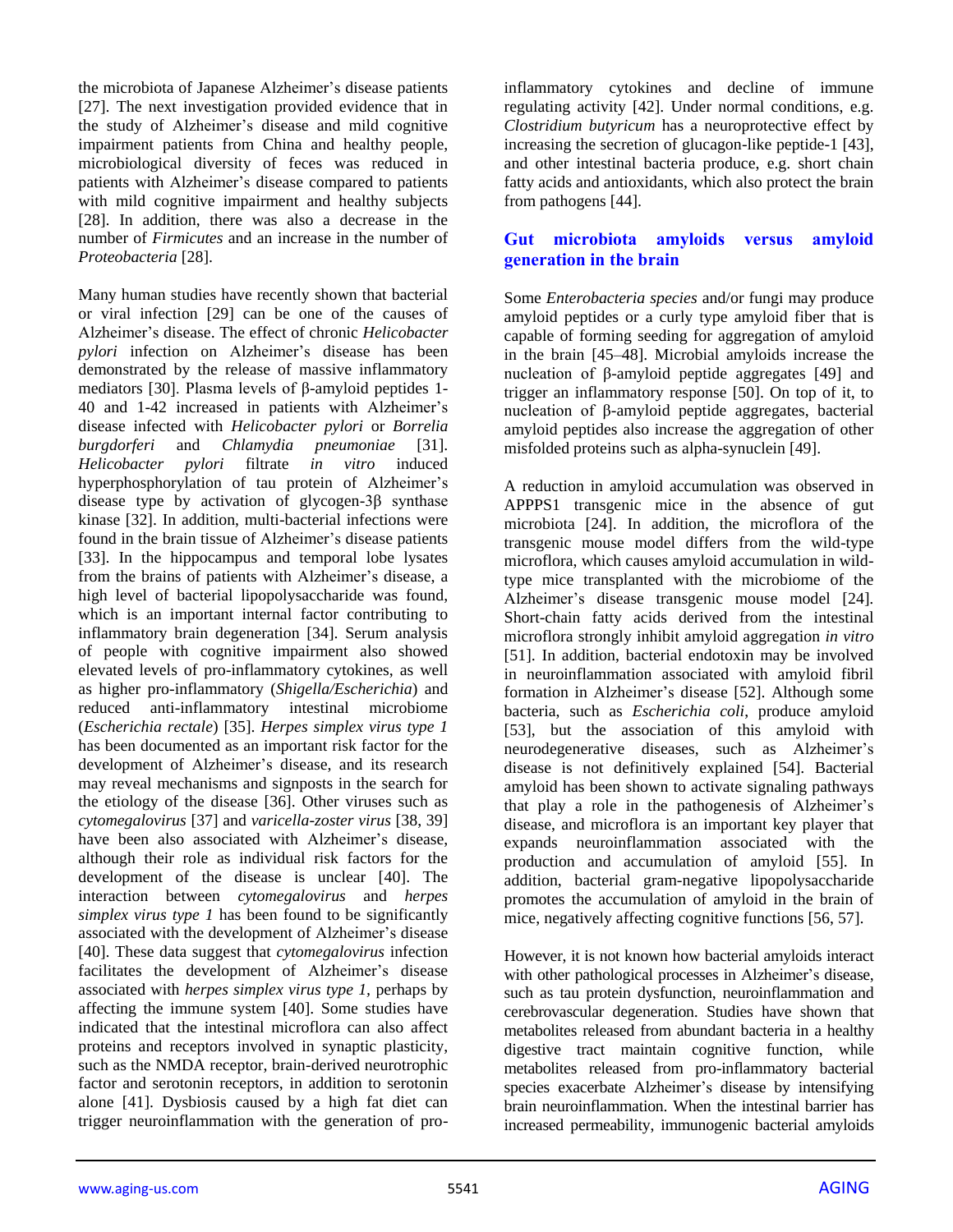enter the systemic circulation and aggravate neuroinflammation in the brain [34, 58]. These data show that bacterial amyloids may play an important role in exacerbating immunoreaction and nucleating amyloid aggregates in the brain. As a result of the interaction of microbial amyloids with microglia, bacterial amyloids appear to remove β-amyloid peptide aggregates by activated microglia [59]. The above suggestions have recently been supported by *in vivo* and *in vitro* studies [60, 61]. Thus microbial amyloids can control neuroinflammation and β-amyloid peptide levels by regulating reactive gliosis in the brain. Impaired bacterial flora can change the levels of bacterial amyloids and metabolites in the serum, and therefore may play a triggering role in the onset and exacerbation of neurodegeneration in Alzheimer's disease.

#### **Gut microbiota versus behavioral changes**

As already mentioned above, the human brain and gut form a network called the "brain-gut-microbiota axis". Intestinal microflora has been shown to be a key element in this network. Mice were transplanted with different microflora, and their response to stress caused by adrenocorticotropic hormone and corticosterone was assessed [62]. In particular, compared to specific pathogen-free mice, adrenocorticotropic hormone and corticosterone levels have been reported to increase significantly in germ-free mice due to stress associated with restriction [62]. A similar effect is also seen in *Bifidobacterium infantis* transplanted mice, with a parallel effect on brain neurotransmitters. [63, 64]. Pregnant mice colonized with human commensal bacteria that induce intestinal Th17 cells have been shown to have offspring with increased anxiety behavior [65]. On the contrary, these anxiety behaviors were not observed if mothers were previously treated with interleukin-17a blocking antibody. In this way, it was demonstrated that the intestinal microflora of the mother mouse is involved in the behavior of the offspring. In addition, cognitive deterioration has been demonstrated in germ-free mice transplanted with microflora of Alzheimer's disease patients [66].

## **Gut microbiota versus amyloid and tau protein clearance**

Intestinal microbiomes located in the colon and ileum produce biologically active short chain fatty acids that can pass the blood-brain barrier. A meta-analysis showed that intestinal metabolites can increase inflammation, aggregation of amyloid and tau protein in the brain [67]. Intestinal bacteria secrete over 100 metabolites, but their effect on the pathogenesis of Alzheimer's disease has not been proven [68]. Valerian, isovaleric, isobutyric, butyric, propionic, acetic and formic acids have been studied and found to affect Alzheimer's disease development by interfering with astrocyte and microglia activation, helping reduce inflammation, and aggregating tau protein and amyloid [69, 70]. A significant effect of the host microflora on microglia homeostasis was observed, which in germ-free mice caused global microglia defects with altered cell proportions and immature phenotype, leading to impaired innate immune responses [71]. In contrast, recolonization with complex microflora partly restored the characteristics of microglia. It has been established that short-chain fatty acids, bacterial products of bacterial fermentation, regulate microglia homeostasis. Therefore, mice deficient in the short-chain fatty acid FFAR2 receptor reflected microglia defects found in germ-free conditions. These data suggest that host bacteria naturally regulate microglia maturation and function, while microglia impairment can be somewhat remedied by complex microflora [71]. In summary, this study showed that the intestinal microflora can control microglia maturation, activation and function, and therefore, in cases of impaired intestinal microflora, microglia maturation and the possibility of tau protein and amyloid phagocytosis are drastically reduced. It should be added that short chain fatty acids serve as an alternative energy substrate for impaired energy metabolism in Alzheimer's disease [72–74]. All this evidences indicate that intestinal microbes are necessary for microglia maturation and suppression of inflammation in the brain, which was also supported by epigenetic studies investigating the effects of short chain fatty acids on Alzheimer's disease development [68].

Other secretory activity of microbes are neurotransmitters such as dopamine, acetylcholine, noradrenaline, gammaaminobutyric acid, serotonin and histamine (by *Bacillus species*, *Bifidobacterium species*, *Enterococcus species*, and *Escherichia species*) [68]. *In vitro* study with photo induced cross-linking protocol of unmodified proteins found that propionic, butyric and valeric acids inhibit oligomerization of amyloid peptide 1-40 [51]. In addition, assessing the effect of microbial metabolites on aggregation of β-amyloid peptide 1-42, it was found that only valeric acid completely inhibited the formation of βamyloid peptide oligomers [51]. But examination of the conversion of β-amyloid peptides into β-amyloid peptide fibrils revealed that both valeric and butyric acids inhibited the conversion of β-amyloid peptide 1-40 monomer to filamentous β-amyloid peptide [51]. These dose-dependent effects of intestinal metabolites show that increasing the amount of beneficial metabolite secreted by anti-inflammatory bacteria in the intestinal flora can promote the removal of β-amyloid peptide in the brain. In addition, in Alzheimer's disease mouse model, acetate (a metabolite of *Bifidobacterium breve* strain A1) has been documented to ameliorate cognitive disturbances [75]. Interestingly, an improvement in behavioral deficits was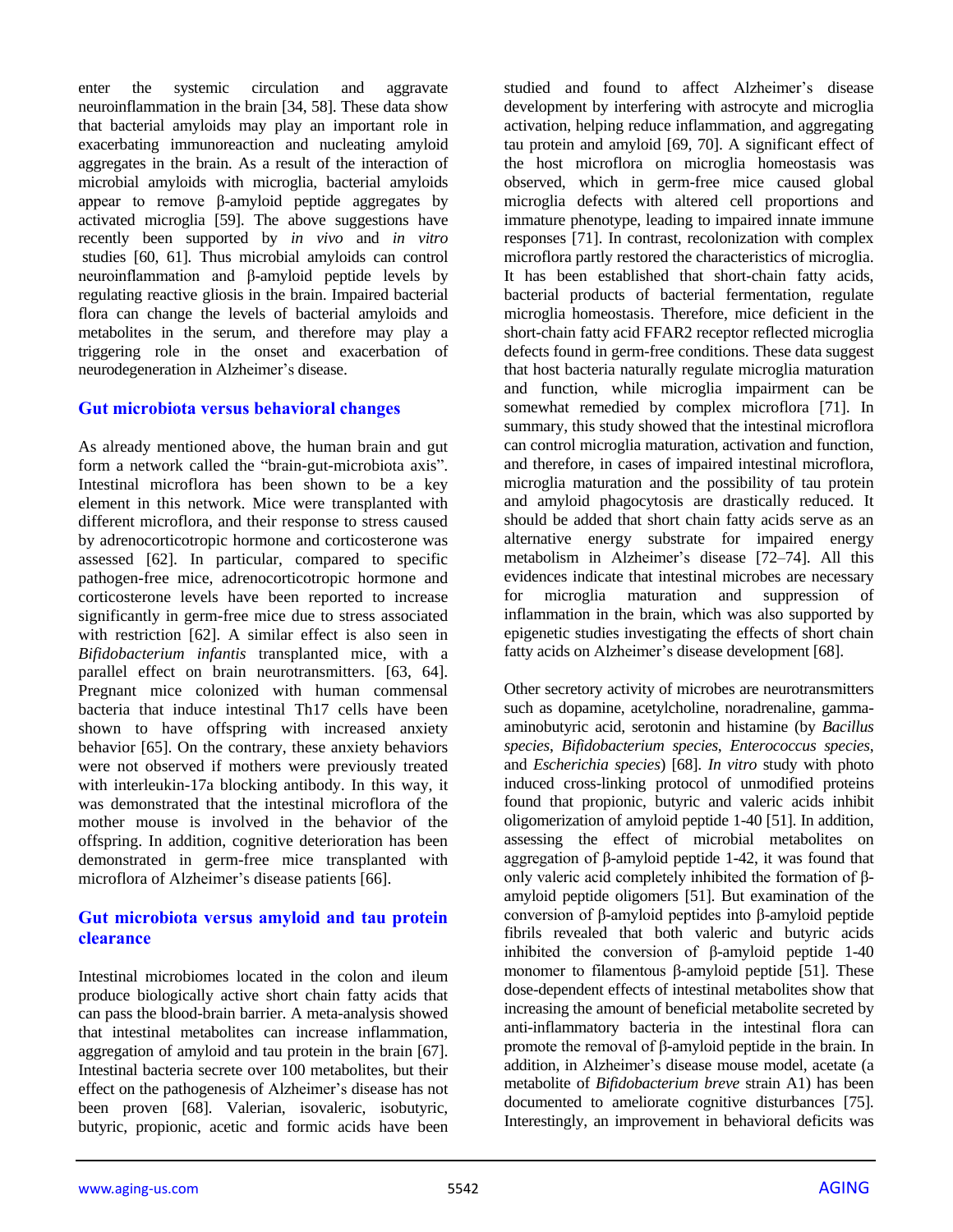also observed after oral administration of sonicated *Bifidobacterium breve* strain A1 homogenate [75].

## **Probiotics and prebiotics in Alzheimer's disease**

Probiotics are bacteria that have a beneficial effect on the health of the recipient, while prebiotics are mainly fiber substances that serve as food for these bacteria [76]. Acute and chronic neuroinflammation is one of the key elements in amyloid accumulation and progression of Alzheimer's disease [77, 78]. In this situation, pro/prebiotics, such as lactic acid bacteria and *Bifidobacterium*, have attracted attention as tools for suppressing neuroinflammation. However, data on the therapeutic effects of probiotics and prebiotics in Alzheimer's disease are not extensive at present. Probiotic treatment with SLAB 51 cocktail in the mouse transgenic model of Alzheimer's disease caused changes in the microflora, resulting in the altered content of metabolites of intestinal bacteria such as short chain fatty acids that improved cognitive functions [79]. Other study supports the view that intestinal microflora can help prevent the development of Alzheimer's disease, partly by supporting the production of short chain fatty acids that interfere with the formation of toxic soluble amyloid aggregates [51]. Oral administration of *Bifidobacterium breve* A1 ameliorated the cognitive decline observed in Alzheimer's disease mice [75]. Gene profiling analysis revealed that the consumption of *Bifidobacterium breve* A1 suppressed the inflammation in the hippocampus and immune-reactive genes that are induced by amyloid [75]. A study conducted by the same group showed that *Bifidobacterium breve* A1 supplementation can have a beneficial effect on the cognitive function of older people with memory problems [80].

After 21 days of ingestion of a probiotic milk drink or placebo by 124 healthy adult volunteers, the cognitive function, as evaluated in two measures of memory was slightly worse in the probiotic group [81]. Another study showed that ingesting bioactive peptides in dairy products improves cognitive function [82]. Tryptophan-related dipeptides and new lacto peptides in fermented dairy products inhibit microglia activation and improve memory function and cognition [83, 84]. In addition, epidemiological studies involving 1056 people have revealed that consumption of cheese in the diet is associated with a lower prevalence of cognitive impairment [85]. Also, a study conducted on 1006 Japanese without dementia, aged 60-80 with 15 years of observation, showed that high consumption of milk and dairy products reduced the risk of dementia [86].

The data clearly indicate that healthy eating patterns characterized by high intake of prebiotics and probiotics in combination with other nutrients delay cognitive decline and reduce the risk of Alzheimer's disease [87]. In addition, it has been shown that consumption of fermented milk product with probiotic not only affects normal brain activity [88], but also causes significant cognitive improvement in patients with Alzheimer's disease [89]. These effects can be caused by the restoration of intestinal microflora, but also by the opposite effect to other pathological events associated with Alzheimer's disease, such as oxidative stress [89, 90]. Recently, transgenic Alzheimer's disease mice treated with probiotics have been shown to have better cognitive performance and reduced number of amyloid plaques in the hippocampus compared to untreated Alzheimer's disease mice [91]. In another study, a similar effect on cognitive function in transgenic Alzheimer's disease mice was documented after prebiotic administration [92]. Finally, the administration of a probiotic to rats was found to reverse the physiological and psychological abnormalities caused by the antibiotic ampicillin [93]. At this point, we can seriously consider modifying the intestinal microflora with pro-, pre- or antibiotics to obtain beneficial effects in the prevention and treatment of Alzheimer's disease [94].

## **CONCLUSIONS**

The lack of causal treatment for Alzheimer's disease is mainly due to the unknown disease etiology. Currently, there are several hypotheses regarding the etiology of Alzheimer's disease, e.g. amyloid, ischemic [95] or hygiene [94] theory, which attempt to explain the mechanism of development of Alzheimer's disease, but none of them now ultimately, solves the problem related to the etiology of the disease. Currently, the causative agents of this disease are based on many universally known mechanisms of neurodegeneration, including dysregulation of calcium homeostasis, abnormal accumulation of amyloid and dysfunctional tau protein, imbalance of neurotransmitters, necrotic and apoptotic neuronal death, disappearance of synapses, and neuroinflammation with pathological microglia and astrocyte activation in the brain, white matter changes and finally brain atrophy. The neuropathology of Alzheimer's disease has long been considered an isolated brain disease with no relationship to other parts or organs of the body, but this view has now begun to change based on new data. Meanwhile, new scientific observations emphasize the important role of intestinal microflora in the normal functioning of the brain-gutmicrobiota axis. These emerging studies represent the view that the gut microbiome probably affects brain development and functions, behavior and immunity in health and disease. Based on a few experimental and clinical studies, changes in the composition of the gut microbiome in neurodegenerative diseases, including Alzheimer's disease, were also presented. Dysbiosis of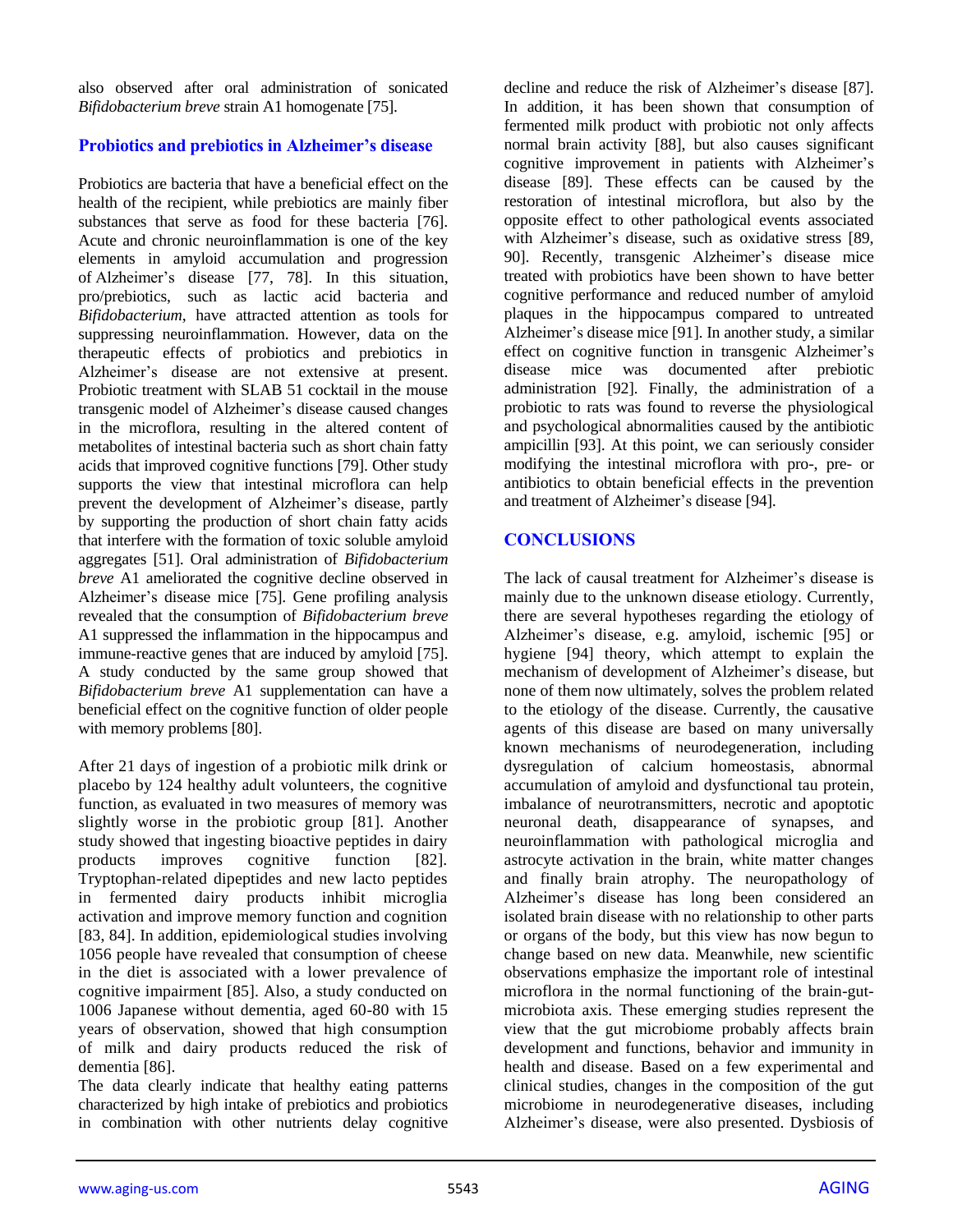the gut microbiome, often accompanied by fungi, jointly produces and releases e.g. neurotransmitters and pro-inflammatory mediators. The above molecules presumably increase the permeability of the intestinal mucosa and the blood-brain barrier, and this significantly intensifies neuroinflammatory reaction and amyloid generation and deposition in the brain. The above abnormalities associated with dysbiosis allow the entry of a large amount of bacterial amyloids, lipopolysaccharide and other molecules into the peripheral circulatory system and from the peripheral circulation to the brain. It is more likely that dysbiosis associated with toxic molecules can cause or support neurodegenerative processes, through disorders of the immune system, which is associated with excessive synthesis and accumulation of amyloid, deposition of dysfunctional tau protein and induction of chronic neuroinflammation in the brain tissue. This confirms the observations associated with neuropathological changes in the brain of Alzheimer's disease patients, which begin 10-20 years before the appearance of clinical symptoms of the disease [1].

The two-way exchange of information between the intestinal microbiome and the brain suggests that intestinal contents may affect brain development, maturation, cognitive activity, functions and health. We should emphasize with a high probability that bacteria and fungi from the intestines can cause neuroinflammation and autoimmune reactions during the aging and Alzheimer's disease development. A significant decline in cognitive function was confirmed in microbial transplanted mice from patients with Alzheimer's disease relative to age. Regression analysis showed a relationship between cognitive decline and age of microflora transplanted mice from sick individuals. This directly proves that microflora transplanted mice from diseased patients had reduced cognitive function as recipients. Therefore, it has been suggested that the gut microflora affects the behavior of the host through its own metabolites. There is no doubt that in Alzheimer's disease patients attempts to restore the gut microbiome to the boost composition in healthy adults can significantly slow the progression of neurodegeneration by reducing amyloidogenesis and/or neuroinflammation. Further research is needed to clarify whether bacterial-derived amyloids are involved in the triggering and/or progression of Alzheimer's disease. However, more solid experimental evidence is still required to show that changes in the intestinal microflora are responsible for behavioral abnormalities. It is necessary to demonstrate the effect of microflora metabolites like amyloids on βamyloid peptide generation and accumulation, tau protein dysfunction, neuroinflammation, neuronal death and vascular degeneration in various animal models so that the crosstalk between gut microbiome and its metabolites and

neurodegeneration in Alzheimer's disease can be fully understood. With the fast development of research in this field, the future boom of research for the treatment of Alzheimer's disease can successfully focus on research on gut microbiome.

#### **ACKNOWLEDGMENTS**

The authors acknowledge the financial support from the following institutions: the Mossakowski Medical Research Centre, Polish Academy of Sciences, Warsaw, Poland (T3-RP) and the Medical University of Lublin, Lublin, Poland (DS 475/19-SJC).

#### **CONFLICTS OF INTEREST**

The authors declare no conflicts of interest.

#### **FUNDING**

This research received no external funding.

#### **REFERENCES**

- 1. Sochocka M, Donskow-Łysoniewska K, Diniz BS, Kurpas D, Brzozowska E, Leszek J. The gut microbiome alterations and inflammation-driven pathogenesis of Alzheimer's disease-a critical review. Mol Neurobiol. 2019; 56:1841–51. <https://doi.org/10.1007/s12035-018-1188-4> PMI[D:29936690](https://www.ncbi.nlm.nih.gov/pubmed/29936690)
- 2. Ooms S, Overeem S, Besse K, Rikkert MO, Verbeek M, Claassen JA. Effect of 1 night of total sleep deprivation on cerebrospinal fluid β-amyloid 42 in healthy middleaged men: a randomized clinical trial. JAMA Neurol. 2014; 71:971–77. <https://doi.org/10.1001/jamaneurol.2014.1173>
	- PMI[D:24887018](https://www.ncbi.nlm.nih.gov/pubmed/24887018)
- 3. Lourida I, Soni M, Thompson-Coon J, Purandare N, Lang IA, Ukoumunne OC, Llewellyn DJ. Mediterranean diet, cognitive function, and dementia: a systematic review. Epidemiology. 2013; 24:479–89. <https://doi.org/10.1097/EDE.0b013e3182944410> PMI[D:23680940](https://www.ncbi.nlm.nih.gov/pubmed/23680940)
- 4. Ozawa M, Ohara T, Ninomiya T, Hata J, Yoshida D, Mukai N, Nagata M, Uchida K, Shirota T, Kitazono T, Kiyohara Y. Milk and dairy consumption and risk of dementia in an elderly Japanese population: the Hisayama Study. J Am Geriatr Soc. 2014; 62:1224–30. <https://doi.org/10.1111/jgs.12887> PMID[:24916840](https://www.ncbi.nlm.nih.gov/pubmed/24916840)
- 5. Kowalski K, Mulak A. Brain-gut-microbiota axis in Alzheimer's disease. J Neurogastroenterol Motil. 2019; 25:48–60. <https://doi.org/10.5056/jnm18087> PMI[D:30646475](https://www.ncbi.nlm.nih.gov/pubmed/30646475)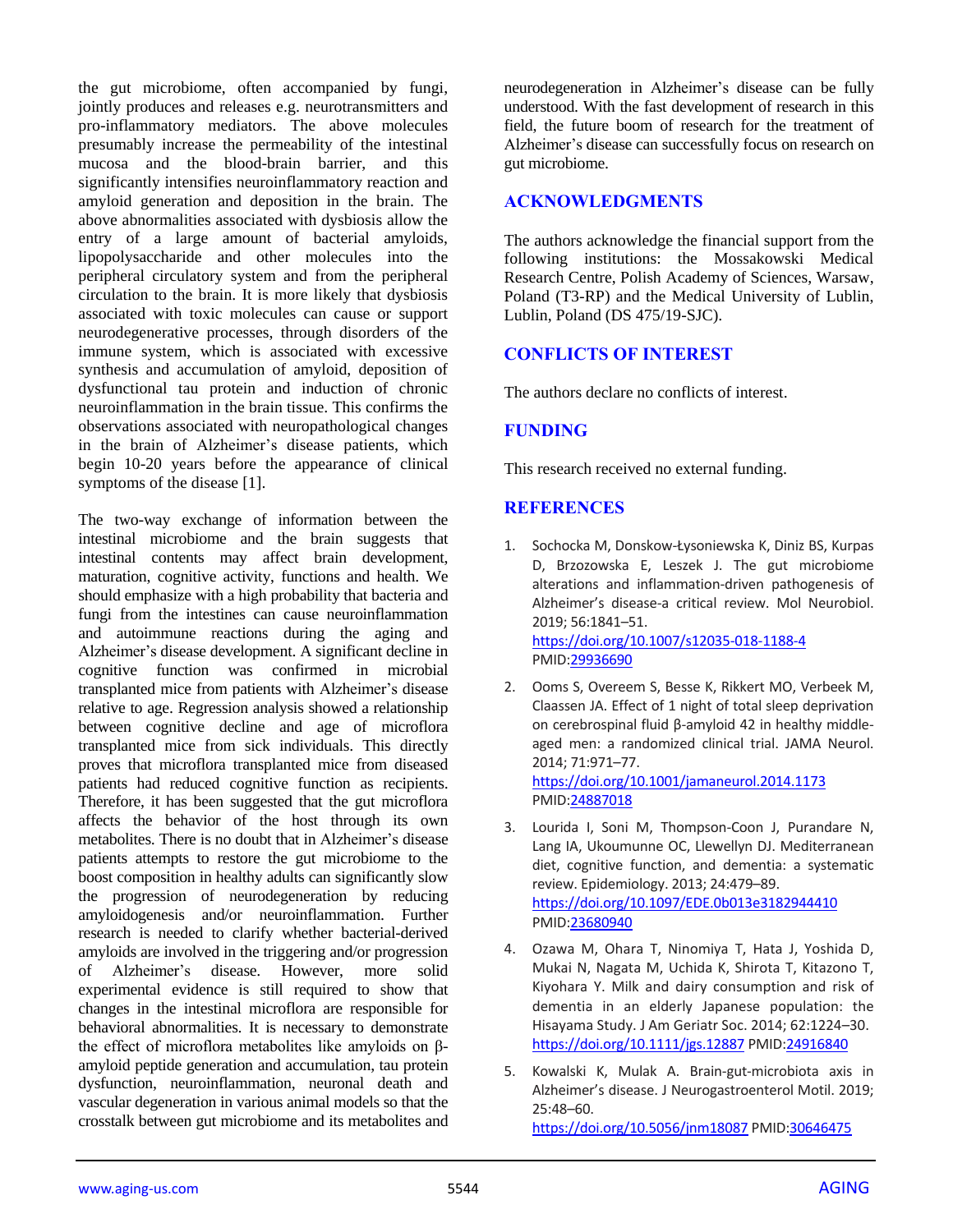- 6. Collins SM, Surette M, Bercik P. The interplay between the intestinal microbiota and the brain. Nat Rev Microbiol. 2012; 10:735–42. <https://doi.org/10.1038/nrmicro2876> PMID[:23000955](https://www.ncbi.nlm.nih.gov/pubmed/23000955)
- 7. Wekerle H. The gut-brain connection: triggering of brain autoimmune disease by commensal gut bacteria. Rheumatology (Oxford). 2016 (Suppl 2); 55:ii68–75. <https://doi.org/10.1093/rheumatology/kew353> PMID[:27856664](https://www.ncbi.nlm.nih.gov/pubmed/27856664)
- 8. Briguglio M, Dell'Osso B, Panzica G, Malgaroli A, Banfi G, Zanaboni Dina C, Galentino R, Porta M. Dietary neurotransmitters: a narrative review on current knowledge. Nutrients. 2018; 10:591. <https://doi.org/10.3390/nu10050591> PMID[:29748506](https://www.ncbi.nlm.nih.gov/pubmed/29748506)
- 9. Calsolaro V, Edison P. Neuroinflammation in Alzheimer's disease: current evidence and future directions. Alzheimers Dement. 2016; 12:719–32. <https://doi.org/10.1016/j.jalz.2016.02.010> PMID[:27179961](https://www.ncbi.nlm.nih.gov/pubmed/27179961)
- 10. Bonaz B, Bazin T, Pellissier S. The vagus nerve at the interface of the microbiota-gut-brain axis. Front Neurosci. 2018; 12:49. <https://doi.org/10.3389/fnins.2018.00049> PMID[:29467611](https://www.ncbi.nlm.nih.gov/pubmed/29467611)
- 11. Wang HX, Wang YP. Gut microbiota-brain axis. Chin Med J (Engl). 2016; 129:2373–80. <https://doi.org/10.4103/0366-6999.190667> PMID[:27647198](https://www.ncbi.nlm.nih.gov/pubmed/27647198)
- 12. Carabotti M, Scirocco A, Maselli MA, Severi C. The gutbrain axis: interactions between enteric microbiota, central and enteric nervous systems. Ann Gastroenterol. 2015; 28:203–09. PMID[:25830558](https://www.ncbi.nlm.nih.gov/pubmed/25830558)
- 13. Logsdon AF, Erickson MA, Rhea EM, Salameh TS, Banks WA. Gut reactions: how the blood-brain barrier connects the microbiome and the brain. Exp Biol Med (Maywood). 2018; 243:159–65. <https://doi.org/10.1177/1535370217743766> PMID[:29169241](https://www.ncbi.nlm.nih.gov/pubmed/29169241)
- 14. Zac-Varghese S, Tan T, Bloom SR. Hormonal interactions between gut and brain. Discov Med. 2010; 10:543–52. PMID[:21189225](https://www.ncbi.nlm.nih.gov/pubmed/21189225)
- 15. Borre YE, Moloney RD, Clarke G, Dinan TG, Cryan JF. The impact of microbiota on brain and behavior: mechanisms and therapeutic potential. Adv Exp Med Biol. 2014; 817:373–403. [https://doi.org/10.1007/978-1-4939-0897-4\\_17](https://doi.org/10.1007/978-1-4939-0897-4_17) PMID[:24997043](https://www.ncbi.nlm.nih.gov/pubmed/24997043)
- 16. Dinan TG, Cryan JF. The microbiome-gut-brain axis in health and disease. Gastroenterol Clin North Am. 2017;

46:77–89. <https://doi.org/10.1016/j.gtc.2016.09.007> PMI[D:28164854](https://www.ncbi.nlm.nih.gov/pubmed/28164854)

- 17. Links between gut microbes and depression strengthened. Nature. 2019; 566:7. <https://doi.org/10.1038/d41586-019-00483-5> PMI[D:30718890](https://www.ncbi.nlm.nih.gov/pubmed/30718890)
- 18. Galland L. The gut microbiome and the brain. J Med Food. 2014; 17:1261–72. <https://doi.org/10.1089/jmf.2014.7000> PMI[D:25402818](https://www.ncbi.nlm.nih.gov/pubmed/25402818)
- 19. Alam R, Abdolmaleky HM, Zhou JR. Microbiome, inflammation, epigenetic alterations, and mental diseases. Am J Med Genet B Neuropsychiatr Genet. 2017; 174:651–60. <https://doi.org/10.1002/ajmg.b.32567> PMI[D:28691768](https://www.ncbi.nlm.nih.gov/pubmed/28691768)
- 20. Gareau MG, Wine E, Rodrigues DM, Cho JH, Whary MT, Philpott DJ, Macqueen G, Sherman PM. Bacterial infection causes stress-induced memory dysfunction in mice. Gut. 2011; 60:307–17. <https://doi.org/10.1136/gut.2009.202515> PMI[D:20966022](https://www.ncbi.nlm.nih.gov/pubmed/20966022)
- 21. Johnson KV, Foster KR. Why does the microbiome affect behaviour? Nat Rev Microbiol. 2018; 16:647–55. <https://doi.org/10.1038/s41579-018-0014-3> PMI[D:29691482](https://www.ncbi.nlm.nih.gov/pubmed/29691482)
- 22. Quigley EM. Microbiota-brain-gut axis and neurodegenerative diseases. Curr Neurol Neurosci Rep. 2017; 17:94. <https://doi.org/10.1007/s11910-017-0802-6> PMI[D:29039142](https://www.ncbi.nlm.nih.gov/pubmed/29039142)
- 23. Jiang C, Li G, Huang P, Liu Z, Zhao B. The gut microbiota and Alzheimer's disease. J Alzheimers Dis. 2017; 58:1–15. <https://doi.org/10.3233/JAD-161141> PMI[D:28372330](https://www.ncbi.nlm.nih.gov/pubmed/28372330)
- 24. Harach T, Marungruang N, Duthilleul N, Cheatham V, Mc Coy KD, Frisoni G, Neher JJ, Fåk F, Jucker M, Lasser T, Bolmont T. Reduction of Abeta amyloid pathology in APPPS1 transgenic mice in the absence of gut microbiota. Sci Rep. 2017; 7:41802. <https://doi.org/10.1038/srep41802> PMID[:28176819](https://www.ncbi.nlm.nih.gov/pubmed/28176819)
- 25. Vogt NM, Kerby RL, Dill-McFarland KA, Harding SJ, Merluzzi AP, Johnson SC, Carlsson CM, Asthana S, Zetterberg H, Blennow K, Bendlin BB, Rey FE. Gut microbiome alterations in Alzheimer's disease. Sci Rep. 2017; 7:13537. <https://doi.org/10.1038/s41598-017-13601-y> PMI[D:29051531](https://www.ncbi.nlm.nih.gov/pubmed/29051531)
- 26. Saji N, Niida S, Murotani K, Hisada T, Tsuduki T, Sugimoto T, Kimura A, Toba K, Sakurai T. Analysis of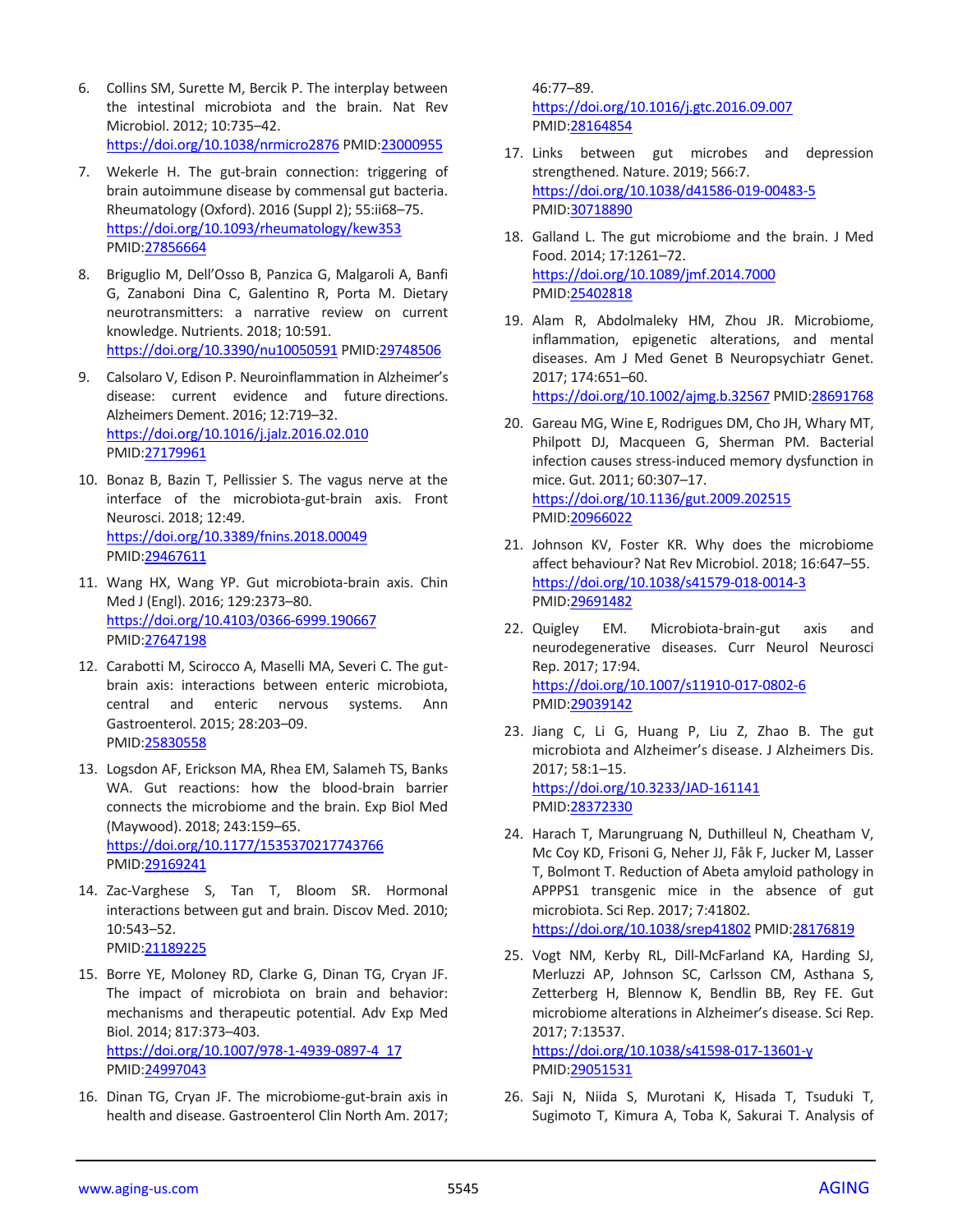the relationship between the gut microbiome and dementia: a cross-sectional study conducted in Japan. Sci Rep. 2019; 9:1008. <https://doi.org/10.1038/s41598-018-38218-7> PMID[:30700769](https://www.ncbi.nlm.nih.gov/pubmed/30700769)

- 27. Nguyen TT, Fujimura Y, Mimura I, Fujii Y, Nguyen NL, Arakawa K, Morita H. Cultivable butyrate-producing bacteria of elderly Japanese diagnosed with Alzheimer's disease. J Microbiol. 2018; 56:760–71. <https://doi.org/10.1007/s12275-018-8297-7> PMID[:30136260](https://www.ncbi.nlm.nih.gov/pubmed/30136260)
- 28. Liu P, Wu L, Peng G, Han Y, Tang R, Ge J, Zhang L, Jia L, Yue S, Zhou K, Li L, Luo B, Wang B. Altered microbiomes distinguish Alzheimer's disease from amnestic mild cognitive impairment and health in a Chinese cohort. Brain Behav Immun. 2019; 80:633–43. <https://doi.org/10.1016/j.bbi.2019.05.008> PMID[:31063846](https://www.ncbi.nlm.nih.gov/pubmed/31063846)
- 29. Ashraf GM, Tarasov VV, Makhmutovа A, Chubarev VN, Avila-Rodriguez M, Bachurin SO, Aliev G. The possibility of an infectious etiology of Alzheimer disease. Mol Neurobiol. 2019; 56:4479–91. <https://doi.org/10.1007/s12035-018-1388-y> PMID[:30338482](https://www.ncbi.nlm.nih.gov/pubmed/30338482)
- 30. Roubaud-Baudron C, Krolak-Salmon P, Quadrio I, Mégraud F, Salles N. Impact of chronic Helicobacter pylori infection on Alzheimer's disease: preliminary results. Neurobiol Aging. 2012; 33:1009.e11–19. <https://doi.org/10.1016/j.neurobiolaging.2011.10.021> PMID[:22133280](https://www.ncbi.nlm.nih.gov/pubmed/22133280)
- 31. Bu XL, Yao XQ, Jiao SS, Zeng F, Liu YH, Xiang Y, Liang CR, Wang QH, Wang X, Cao HY, Yi X, Deng B, Liu CH, et al. A study on the association between infectious burden and Alzheimer's disease. Eur J Neurol. 2015; 22:1519–25.

<https://doi.org/10.1111/ene.12477> PMID[:24910016](https://www.ncbi.nlm.nih.gov/pubmed/24910016)

- 32. Wang XL, Zeng J, Yang Y, Xiong Y, Zhang ZH, Qiu M, Yan X, Sun XY, Tuo QZ, Liu R, Wang JZ. Helicobacter pylori filtrate induces Alzheimer-like tau hyperphosphorylation by activating glycogen synthase kinase-3β. J Alzheimers Dis. 2015; 43:153–65. <https://doi.org/10.3233/JAD-140198> PMID[:25079798](https://www.ncbi.nlm.nih.gov/pubmed/25079798)
- 33. Pisa D, Alonso R, Fernández-Fernández AM, Rábano A, Carrasco L. Polymicrobial infections in brain tissue from Alzheimer's disease patients. Sci Rep. 2017; 7:5559. <https://doi.org/10.1038/s41598-017-05903-y> PMID[:28717130](https://www.ncbi.nlm.nih.gov/pubmed/28717130)
- 34. Zhao Y, Jaber V, Lukiw WJ. Secretory products of the human GI tract microbiome and their potential impact on Alzheimer's disease (AD): detection of lipopolysaccharide (LPS) in AD hippocampus. Front Cell

Infect Microbiol. 2017; 7:318. <https://doi.org/10.3389/fcimb.2017.00318> PMI[D:28744452](https://www.ncbi.nlm.nih.gov/pubmed/28744452)

- 35. Cattaneo A, Cattane N, Galluzzi S, Provasi S, Lopizzo N, Festari C, Ferrari C, Guerra UP, Paghera B, Muscio C, Bianchetti A, Volta GD, Turla M, et al, and INDIA-FBP Group. Association of brain amyloidosis with proinflammatory gut bacterial taxa and peripheral inflammation markers in cognitively impaired elderly. Neurobiol Aging. 2017; 49:60–68. <https://doi.org/10.1016/j.neurobiolaging.2016.08.019> PMI[D:27776263](https://www.ncbi.nlm.nih.gov/pubmed/27776263)
- 36. Itzhaki RF. Herpes simplex virus type 1 and Alzheimer's disease: possible mechanisms and signposts. FASEB J. 2017; 31:3216–26. <https://doi.org/10.1096/fj.201700360> PMI[D:28765170](https://www.ncbi.nlm.nih.gov/pubmed/28765170)
- 37. Barnes LL, Capuano AW, Aiello AE, Turner AD, Yolken RH, Torrey EF, Bennett DA. Cytomegalovirus infection and risk of Alzheimer disease in older black and white individuals. J Infect Dis. 2015; 211:230–37. <https://doi.org/10.1093/infdis/jiu437> PMID[:25108028](https://www.ncbi.nlm.nih.gov/pubmed/25108028)
- 38. Lin WR, Casas I, Wilcock GK, Itzhaki RF. Neurotropic viruses and Alzheimer's disease: a search for varicella zoster virus DNA by the polymerase chain reaction. J Neurol Neurosurg Psychiatry. 1997; 62:586–89. <https://doi.org/10.1136/jnnp.62.6.586> PMID[:9219743](https://www.ncbi.nlm.nih.gov/pubmed/9219743)
- 39. Bernstein HG, Keilhoff G, Dobrowolny H, Steiner J. Binding varicella zoster virus: an underestimated facet of insulin-degrading enzyme´s implication for Alzheimer´s disease pathology? Eur Arch Psychiatry Clin Neurosci. 2019. [Epub ahead of print]. <https://doi.org/10.1007/s00406-019-00995-1> PMI[D:30806771](https://www.ncbi.nlm.nih.gov/pubmed/30806771)
- 40. Lövheim H, Olsson J, Weidung B, Johansson A, Eriksson S, Hallmans G, Elgh F. Interaction between Cytomegalovirus and Herpes simplex virus type 1 associated with the risk of Alzheimer's disease development. J Alzheimers Dis. 2018; 61:939–45. <https://doi.org/10.3233/JAD-161305> PMID[:29254081](https://www.ncbi.nlm.nih.gov/pubmed/29254081)
- 41. Maqsood R, Stone TW. The gut-brain axis, BDNF, NMDA and CNS disorders. Neurochem Res. 2016; 41:2819–35. <https://doi.org/10.1007/s11064-016-2039-1> PMI[D:27553784](https://www.ncbi.nlm.nih.gov/pubmed/27553784)
- 42. Marques C, Meireles M, Faria A, Calhau C. High-fat diet–induced dysbiosis as a cause of neuroinflammation. Biol Psychiatry. 2016; 80:e3–4. <https://doi.org/10.1016/j.biopsych.2015.10.027> PMI[D:26774967](https://www.ncbi.nlm.nih.gov/pubmed/26774967)
- 43. Li H, Sun J, Du J, Wang F, Fang R, Yu C, Xiong J, Chen W, Lu Z, Liu J. Clostridium butyricum exerts a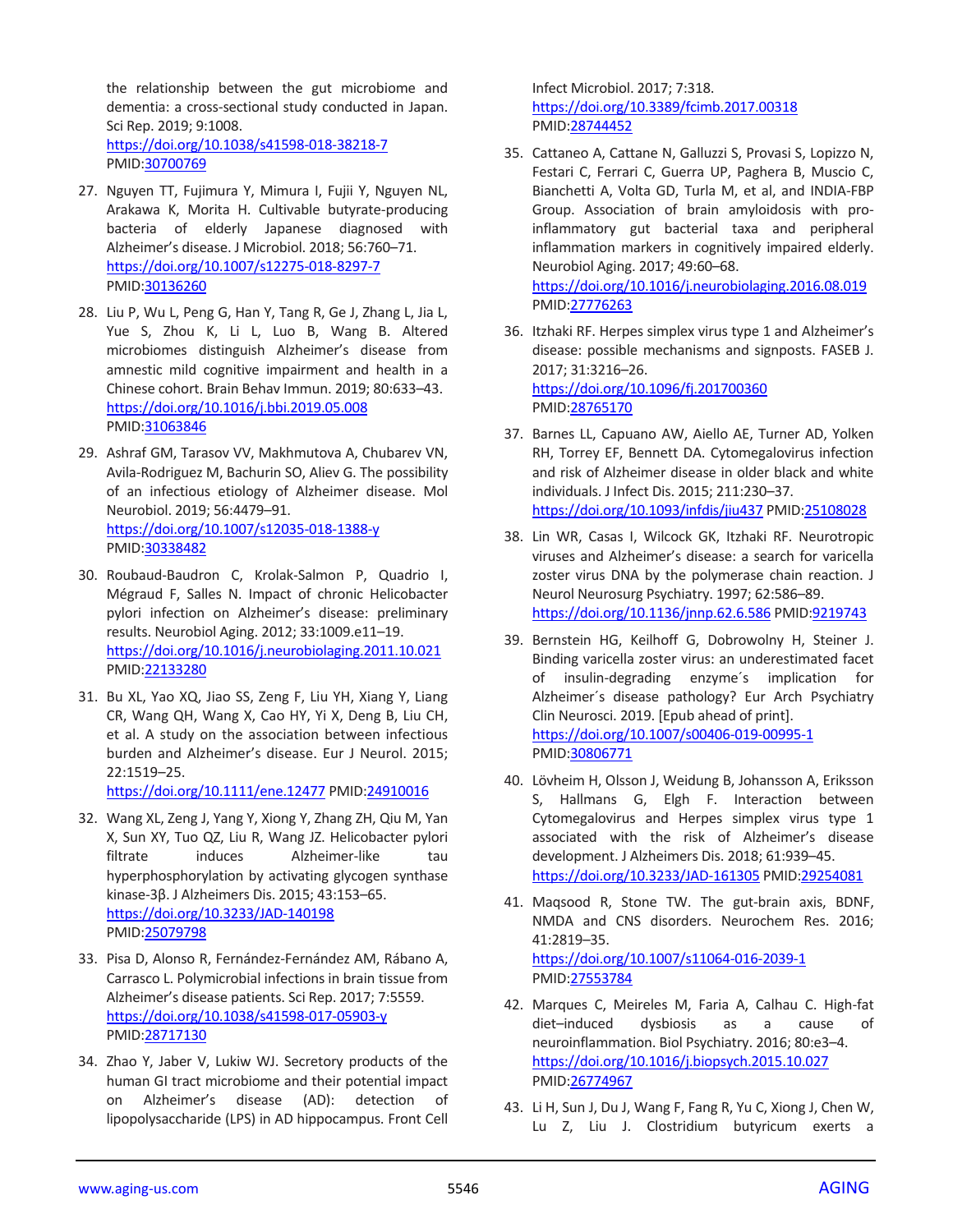neuroprotective effect in a mouse model of traumatic brain injury via the gut-brain axis. Neurogastroenterol Motil. 2018; 30:e13260. <https://doi.org/10.1111/nmo.13260> PMID[:29193450](https://www.ncbi.nlm.nih.gov/pubmed/29193450)

- 44. Morrison DJ, Preston T. Formation of short chain fatty acids by the gut microbiota and their impact on human metabolism. Gut Microbes. 2016; 7:189–200. <https://doi.org/10.1080/19490976.2015.1134082> PMID[:26963409](https://www.ncbi.nlm.nih.gov/pubmed/26963409)
- 45. Lundmark K, Westermark GT, Olsén A, Westermark P. Protein fibrils in nature can enhance amyloid protein A amyloidosis in mice: cross-seeding as a disease mechanism. Proc Natl Acad Sci USA. 2005; 102:6098–102. <https://doi.org/10.1073/pnas.0501814102> PMID[:15829582](https://www.ncbi.nlm.nih.gov/pubmed/15829582)
- 46. Zhou Y, Smith D, Leong BJ, Brännström K, Almqvist F, Chapman MR. Promiscuous cross-seeding between bacterial amyloids promotes interspecies biofilms. J Biol Chem. 2012; 287:35092–103. <https://doi.org/10.1074/jbc.M112.383737> PMID[:22891247](https://www.ncbi.nlm.nih.gov/pubmed/22891247)
- 47. Evans ML, Chorell E, Taylor JD, Åden J, Götheson A, Li F, Koch M, Sefer L, Matthews SJ, Wittung-Stafshede P, Almqvist F, Chapman MR. The bacterial curli system possesses a potent and selective inhibitor of amyloid formation. Mol Cell. 2015; 57:445–55. <https://doi.org/10.1016/j.molcel.2014.12.025> PMID[:25620560](https://www.ncbi.nlm.nih.gov/pubmed/25620560)
- 48. Pisa D, Alonso R, Rábano A, Rodal I, Carrasco L. Different brain regions are infected with fungi in Alzheimer's disease. Sci Rep. 2015; 5:15015. <https://doi.org/10.1038/srep15015> PMID[:26468932](https://www.ncbi.nlm.nih.gov/pubmed/26468932)
- 49. Chen SG, Stribinskis V, Rane MJ, Demuth DR, Gozal E, Roberts AM, Jagadapillai R, Liu R, Choe K, Shivakumar B, Son F, Jin S, Kerber R, et al. Exposure to the functional bacterial amyloid protein curli enhances alpha-synuclein aggregation in aged fischer 344 rats and Caenorhabditis elegans. Sci Rep. 2016; 6:34477. <https://doi.org/10.1038/srep34477> PMID[:27708338](https://www.ncbi.nlm.nih.gov/pubmed/27708338)
- 50. Friedland RP, Chapman MR. The role of microbial amyloid in neurodegeneration. PLoS Pathog. 2017; 13:e1006654. <https://doi.org/10.1371/journal.ppat.1006654> PMID[:29267402](https://www.ncbi.nlm.nih.gov/pubmed/29267402)
- 51. Ho L, Ono K, Tsuji M, Mazzola P, Singh R, Pasinetti GM. Protective roles of intestinal microbiota derived short chain fatty acids in Alzheimer's disease-type betaamyloid neuropathological mechanisms. Expert Rev Neurother. 2018; 18:83–90. <https://doi.org/10.1080/14737175.2018.1400909> PMID[:29095058](https://www.ncbi.nlm.nih.gov/pubmed/29095058)
- 52. Asti A, Gioglio L. Can a bacterial endotoxin be a key factor in the kinetics of amyloid fibril formation? J Alzheimers Dis. 2014; 39:169–79. <https://doi.org/10.3233/JAD-131394> PMI[D:24150108](https://www.ncbi.nlm.nih.gov/pubmed/24150108)
- 53. Syed AK, Boles BR. Fold modulating function: bacterial toxins to functional amyloids. Front Microbiol. 2014; 5:401. <https://doi.org/10.3389/fmicb.2014.00401> PMI[D:25136340](https://www.ncbi.nlm.nih.gov/pubmed/25136340)
- 54. Bhattacharjee S, Lukiw WJ. Alzheimer's disease and the microbiome. Front Cell Neurosci. 2013; 7:153. <https://doi.org/10.3389/fncel.2013.00153> PMI[D:24062644](https://www.ncbi.nlm.nih.gov/pubmed/24062644)
- 55. Pistollato F, Sumalla Cano S, Elio I, Masias Vergara M, Giampieri F, Battino M. Role of gut microbiota and nutrients in amyloid formation and pathogenesis of Alzheimer disease. Nutr Rev. 2016; 74:624–34. <https://doi.org/10.1093/nutrit/nuw023> PMI[D:27634977](https://www.ncbi.nlm.nih.gov/pubmed/27634977)
- 56. Lee JW, Lee YK, Yuk DY, Choi DY, Ban SB, Oh KW, Hong JT. Neuro-inflammation induced by lipopolysaccharide causes cognitive impairment through enhancement of beta-amyloid generation. J Neuroinflammation. 2008; 5:37. <https://doi.org/10.1186/1742-2094-5-37> PMI[D:18759972](https://www.ncbi.nlm.nih.gov/pubmed/18759972)
- 57. Zhan X, Stamova B, Jin LW, DeCarli C, Phinney B, Sharp FR. Gram-negative bacterial molecules associate with Alzheimer disease pathology. Neurology. 2016; 87:2324–32. <https://doi.org/10.1212/WNL.0000000000003391> PMI[D:27784770](https://www.ncbi.nlm.nih.gov/pubmed/27784770)
- 58. Jang SE, Lim SM, Jeong JJ, Jang HM, Lee HJ, Han MJ, Kim DH. Gastrointestinal inflammation by gut microbiota disturbance induces memory impairment in mice. Mucosal Immunol. 2018; 11:369–79. <https://doi.org/10.1038/mi.2017.49> PMID[:28612842](https://www.ncbi.nlm.nih.gov/pubmed/28612842)
- 59. Zhao Y, Lukiw WJ. Microbiome-generated amyloid and potential impact on amyloidogenesis in Alzheimer's disease (AD). J Nat Sci. 2015; 1:e138. PMI[D:26097896](https://www.ncbi.nlm.nih.gov/pubmed/26097896)
- 60. Lee CYD, Daggett A, Gu X, Jiang LL, Langfelder P, Li X, Wang N, Zhao Y, Park CS, Cooper Y, Ferando I, Mody I, Coppola G, et al. Elevated TREM2 Gene Dosage Reprograms Microglia Responsivity and Ameliorates Pathological Phenotypes in Alzheimer's Disease Models. Neuron. 2018; 97:1032–48.e5. <https://doi.org/10.1016/j.neuron.2018.02.002> PMI[D:29518357](https://www.ncbi.nlm.nih.gov/pubmed/29518357)
- 61. Zhao Y, Wu X, Li X, Jiang LL, Gui X, Liu Y, Sun Y, Zhu B, Piña-Crespo JC, Zhang M, Zhang N, Chen X, Bu G,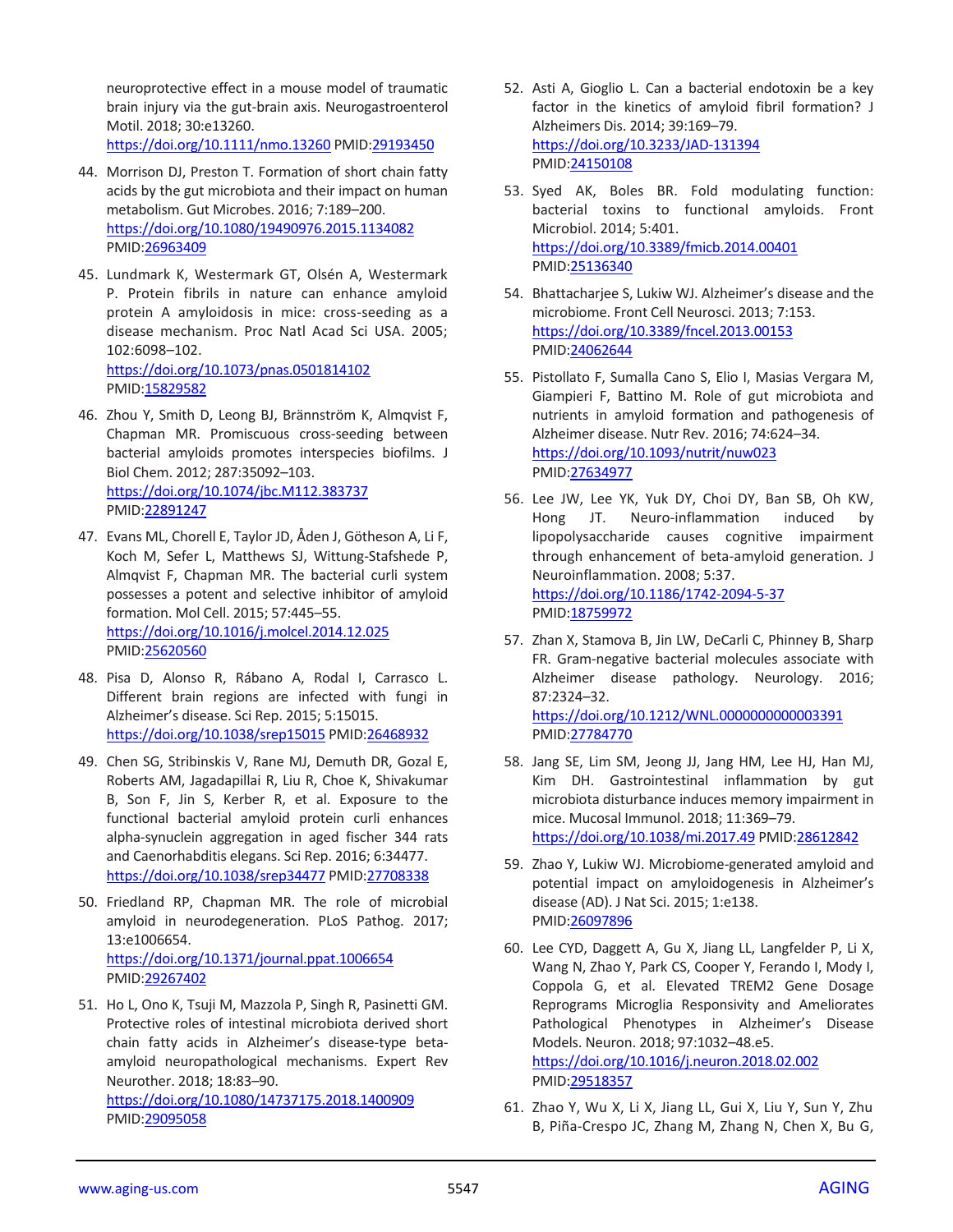et al. TREM2 Is a Receptor for β-Amyloid that Mediates Microglial Function. Neuron. 2018; 97:1023–31.e7. <https://doi.org/10.1016/j.neuron.2018.01.031> PMID[:29518356](https://www.ncbi.nlm.nih.gov/pubmed/29518356)

- 62. Sudo N, Chida Y, Aiba Y, Sonoda J, Oyama N, Yu XN, Kubo C, Koga Y. Postnatal microbial colonization programs the hypothalamic-pituitary-adrenal system for stress response in mice. J Physiol. 2004; 558:263–75. <https://doi.org/10.1113/jphysiol.2004.063388> PMID[:15133062](https://www.ncbi.nlm.nih.gov/pubmed/15133062)
- 63. Sudo N. Stress and gut microbiota: does postnatal microbial colonization programs the hypothalamicpituitary-adrenal system for stress response? Int Congr Ser. 2006; 1287:350–54.

<https://doi.org/10.1016/j.ics.2005.12.019>

- 64. Liang S, Wu X, Jin F. Gut-brain psychology: rethinking psychology from the microbiota–gut–brain axis. Front Integr Neurosci. 2018; 12:33. <https://doi.org/10.3389/fnint.2018.00033> PMID[:30271330](https://www.ncbi.nlm.nih.gov/pubmed/30271330)
- 65. Kim S, Kim H, Yim YS, Ha S, Atarashi K, Tan TG, Longman RS, Honda K, Littman DR, Choi GB, Huh JR. Maternal gut bacteria promote neurodevelopmental abnormalities in mouse offspring. Nature. 2017; 549:528–32. <https://doi.org/10.1038/nature23910> PMID[:28902840](https://www.ncbi.nlm.nih.gov/pubmed/28902840)
- 66. Fujii Y, Nguyen TT, Fujimura Y, Kameya N, Nakamura S, Arakawa K, Morita H. Fecal metabolite of a gnotobiotic mouse transplanted with gut microbiota from a patient with Alzheimer's disease. Biosci Biotechnol Biochem. 2019; 83:2144–52. <https://doi.org/10.1080/09168451.2019.1644149> PMID[:31327302](https://www.ncbi.nlm.nih.gov/pubmed/31327302)
- 67. Xu R, Wang Q. Towards understanding brain-gutmicrobiome connections in Alzheimer's disease. BMC Syst Biol. 2016 (Suppl 3); 10:63. <https://doi.org/10.1186/s12918-016-0307-y> PMID[:27585440](https://www.ncbi.nlm.nih.gov/pubmed/27585440)
- 68. Bostanciklioğlu M. The role of gut microbiota in pathogenesis of Alzheimer's disease. J Appl Microbiol. 2019; 127:954–67. <https://doi.org/10.1111/jam.14264> PMID[:30920075](https://www.ncbi.nlm.nih.gov/pubmed/30920075)
- 69. Cummings JH, Pomare EW, Branch WJ, Naylor CP, Macfarlane GT. Short chain fatty acids in human large intestine, portal, hepatic and venous blood. Gut. 1987; 28:1221–27. <https://doi.org/10.1136/gut.28.10.1221> PMID[:3678950](https://www.ncbi.nlm.nih.gov/pubmed/3678950)
- 70. Macfarlane GT, Macfarlane S. Bacteria, colonic fermentation, and gastrointestinal health. J AOAC Int. 2012; 95:50–60. [https://doi.org/10.5740/jaoacint.SGE\\_Macfarlane](https://doi.org/10.5740/jaoacint.SGE_Macfarlane) PMI[D:22468341](https://www.ncbi.nlm.nih.gov/pubmed/22468341)
- 71. Erny D, Hrabě de Angelis AL, Jaitin D, Wieghofer P, Staszewski O, David E, Keren-Shaul H, Mahlakoiv T, Jakobshagen K, Buch T, Schwierzeck V, Utermöhlen O, Chun E, et al. Host microbiota constantly control maturation and function of microglia in the CNS. Nat Neurosci. 2015; 18:965–77. <https://doi.org/10.1038/nn.4030> PMID[:26030851](https://www.ncbi.nlm.nih.gov/pubmed/26030851)
- 72. Pluta R. Unresolved questions concerning etiology of Alzheimer's disease: hypometabolism. Nutrition. 2011; 27:1–2. <https://doi.org/10.1016/j.nut.2010.07.010> PMI[D:20869210](https://www.ncbi.nlm.nih.gov/pubmed/20869210)
- 73. den Besten G, van Eunen K, Groen AK, Venema K, Reijngoud DJ, Bakker BM. The role of short-chain fatty acids in the interplay between diet, gut microbiota, and host energy metabolism. J Lipid Res. 2013; 54:2325–40.

<https://doi.org/10.1194/jlr.R036012> PMI[D:23821742](https://www.ncbi.nlm.nih.gov/pubmed/23821742)

- 74. Zilberter Y, Zilberter M. The vicious circle of hypometabolism in neurodegenerative diseases: ways and mechanisms of metabolic correction. J Neurosci Res. 2017; 95:2217–35. <https://doi.org/10.1002/jnr.24064> PMI[D:28463438](https://www.ncbi.nlm.nih.gov/pubmed/28463438)
- 75. Kobayashi Y, Sugahara H, Shimada K, Mitsuyama E, Kuhara T, Yasuoka A, Kondo T, Abe K, Xiao JZ. Therapeutic potential of Bifidobacterium breve strain A1 for preventing cognitive impairment in Alzheimer's disease. Sci Rep. 2017; 7:13510. <https://doi.org/10.1038/s41598-017-13368-2> PMI[D:29044140](https://www.ncbi.nlm.nih.gov/pubmed/29044140)
- 76. Mukherjee S, Joardar N, Sengupta S, Sinha Babu SP. Gut microbes as future therapeutics in treating inflammatory and infectious diseases: lessons from recent findings. J Nutr Biochem. 2018; 61:111–28. <https://doi.org/10.1016/j.jnutbio.2018.07.010> PMI[D:30196243](https://www.ncbi.nlm.nih.gov/pubmed/30196243)
- 77. Cerovic M, Forloni G, Balducci C. Neuroinflammation and the gut microbiota: possible alternative therapeutic targets to counteract Alzheimer's disease? Front Aging Neurosci. 2019; 11:284. <https://doi.org/10.3389/fnagi.2019.00284> PMI[D:31680937](https://www.ncbi.nlm.nih.gov/pubmed/31680937)
- 78. Webers A, Heneka MT, Gleeson PA. The role of innate immune responses and neuroinflammation in amyloid accumulation and progression of Alzheimer's disease. Immunol Cell Biol. 2020; 98:28–41.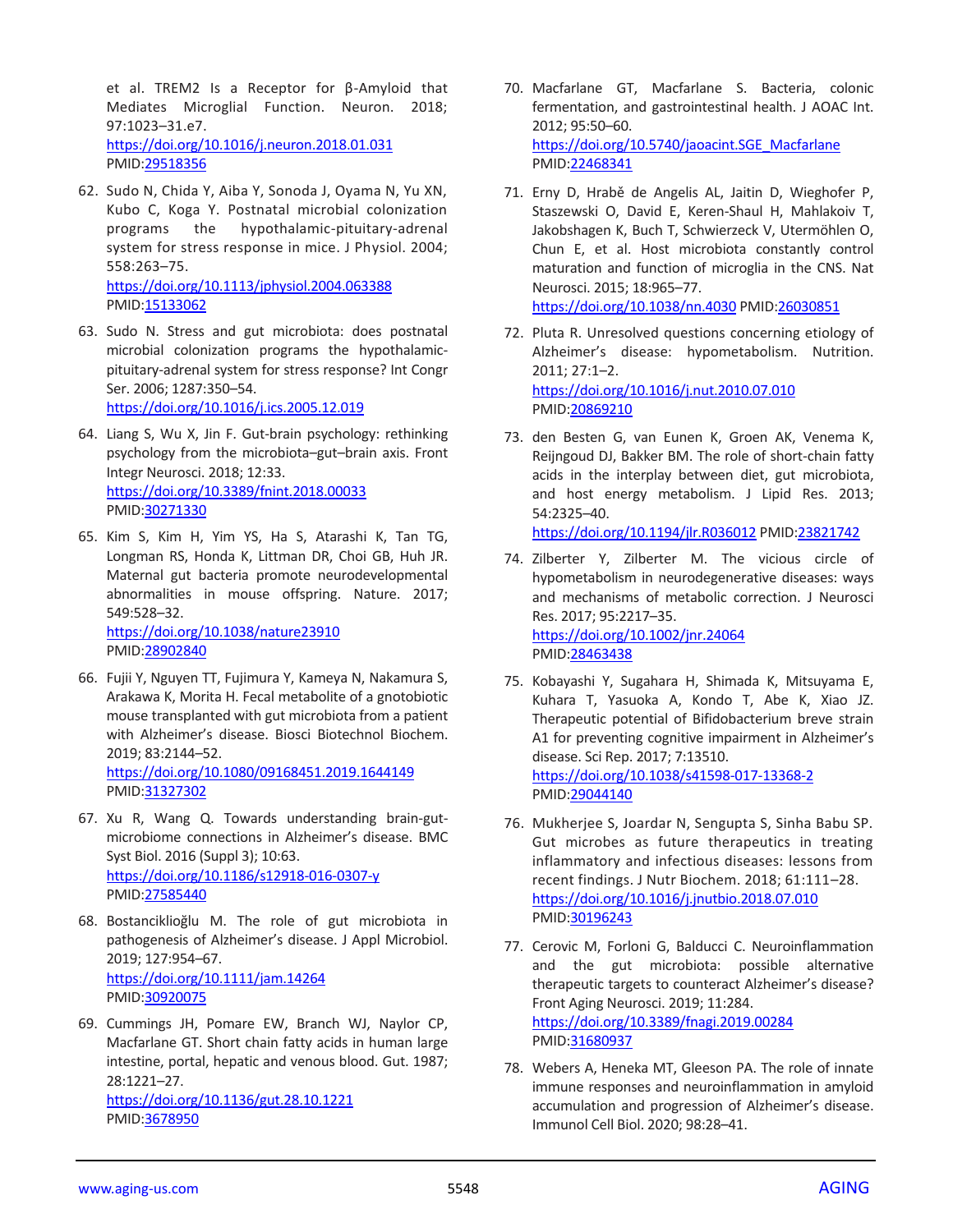<https://doi.org/10.1111/imcb.12301> PMID[:31654430](https://www.ncbi.nlm.nih.gov/pubmed/31654430)

79. Bonfili L, Cecarini V, Berardi S, Scarpona S, Suchodolski JS, Nasuti C, Fiorini D, Boarelli MC, Rossi G, Eleuteri AM. Microbiota modulation counteracts Alzheimer's disease progression influencing neuronal proteolysis and gut hormones plasma levels. Sci Rep. 2017; 7:2426.

<https://doi.org/10.1038/s41598-017-02587-2> PMID[:28546539](https://www.ncbi.nlm.nih.gov/pubmed/28546539)

- 80. Kobayashi Y, Kuhara T, Oki M, Xiao JZ. Effects of *Bifidobacterium breve* A1 on the cognitive function of older adults with memory complaints: a randomised, double-blind, placebo-controlled trial. Benef Microbes. 2019; 10:511–20. <https://doi.org/10.3920/BM2018.0170> PMID[:31090457](https://www.ncbi.nlm.nih.gov/pubmed/31090457)
- 81. Benton D, Williams C, Brown A. Impact of consuming a milk drink containing a probiotic on mood and cognition. Eur J Clin Nutr. 2007; 61:355–61. <https://doi.org/10.1038/sj.ejcn.1602546> PMID[:17151594](https://www.ncbi.nlm.nih.gov/pubmed/17151594)
- 82. Camfield DA, Owen L, Scholey AB, Pipingas A, Stough C. Dairy constituents and neurocognitive health in ageing. Br J Nutr. 2011; 106:159–74. <https://doi.org/10.1017/S0007114511000158> PMID[:21338538](https://www.ncbi.nlm.nih.gov/pubmed/21338538)
- 83. Ano Y, Ayabe T, Kutsukake T, Ohya R, Takaichi Y, Uchida S, Yamada K, Uchida K, Takashima A, Nakayama H. Novel lactopeptides in fermented dairy products improve memory function and cognitive decline. Neurobiol Aging. 2018; 72:23–31. <https://doi.org/10.1016/j.neurobiolaging.2018.07.016> PMID[:30176402](https://www.ncbi.nlm.nih.gov/pubmed/30176402)
- 84. Ano Y, Yoshino Y, Kutsukake T, Ohya R, Fukuda T, Uchida K, Takashima A, Nakayama H. Tryptophanrelated dipeptides in fermented dairy products suppress microglial activation and prevent cognitive decline. Aging (Albany NY). 2019; 11:2949–67. <https://doi.org/10.18632/aging.101909> PMID[:31121563](https://www.ncbi.nlm.nih.gov/pubmed/31121563)
- 85. Rahman A, Sawyer Baker P, Allman RM, Zamrini E. Dietary factors and cognitive impairment in communitydwelling elderly. J Nutr Health Aging. 2007; 11:49–54. PMID[:17315080](https://www.ncbi.nlm.nih.gov/pubmed/17315080)
- 86. Ozawa M, Ninomiya T, Ohara T, Doi Y, Uchida K, Shirota T, Yonemoto K, Kitazono T, Kiyohara Y. Dietary patterns and risk of dementia in an elderly Japanese population: the Hisayama Study. Am J Clin Nutr. 2013; 97:1076–82.

<https://doi.org/10.3945/ajcn.112.045575> PMID[:23553168](https://www.ncbi.nlm.nih.gov/pubmed/23553168)

87. Pistollato F, Iglesias RC, Ruiz R, Aparicio S, Crespo J, Lopez LD, Manna PP, Giampieri F, Battino M. Nutritional patterns associated with the maintenance of neurocognitive functions and the risk of dementia and Alzheimer's disease: A focus on human studies. Pharmacol Res. 2018; 131:32–43. <https://doi.org/10.1016/j.phrs.2018.03.012>

PMI[D:29555333](https://www.ncbi.nlm.nih.gov/pubmed/29555333)

- 88. Tillisch K, Labus J, Kilpatrick L, Jiang Z, Stains J, Ebrat B, Guyonnet D, Legrain-Raspaud S, Trotin B, Naliboff B, Mayer EA. Consumption of fermented milk product with probiotic modulates brain activity. Gastroenterology. 2013; 144:1394–401, 1401.e1–4. <https://doi.org/10.1053/j.gastro.2013.02.043> PMI[D:23474283](https://www.ncbi.nlm.nih.gov/pubmed/23474283)
- 89. Akbari E, Asemi Z, Daneshvar Kakhaki R, Bahmani F, Kouchaki E, Tamtaji OR, Hamidi GA, Salami M. Effect of Probiotic Supplementation on Cognitive Function and Metabolic Status in Alzheimer's Disease: A Randomized, Double-Blind and Controlled Trial. Front Aging Neurosci. 2016; 8:256. <https://doi.org/10.3389/fnagi.2016.00256> PMI[D:27891089](https://www.ncbi.nlm.nih.gov/pubmed/27891089)
- 90. Athari Nik Azm S, Djazayeri A, Safa M, Azami K, Ahmadvand B, Sabbaghziarani F, Sharifzadeh M, Vafa M. Lactobacilli and bifidobacteria ameliorate memory and learning deficits and oxidative stress in β-amyloid (1-42) injected rats. Appl Physiol Nutr Metab. 2018; 43:718–26. <https://doi.org/10.1139/apnm-2017-0648>

PMI[D:29462572](https://www.ncbi.nlm.nih.gov/pubmed/29462572)

- 91. Abraham D, Feher J, Scuderi GL, Szabo D, Dobolyi A, Cservenak M, Juhasz J, Ligeti B, Pongor S, Gomez-Cabrera MC, Vina J, Higuchi M, Suzuki K, et al. Exercise and probiotics attenuate the development of Alzheimer's disease in transgenic mice: role of microbiome. Exp Gerontol. 2019; 115:122–31. <https://doi.org/10.1016/j.exger.2018.12.005> PMI[D:30529024](https://www.ncbi.nlm.nih.gov/pubmed/30529024)
- 92. Chen D, Yang X, Yang J, Lai G, Yong T, Tang X, Shuai O, Zhou G, Xie Y, Wu Q. Prebiotic effect of fructooligosaccharides from Morinda officinalis on Alzheimer's disease in rodent models by targeting the microbiota-gut-brain axis. Front Aging Neurosci. 2017; 9:403.

<https://doi.org/10.3389/fnagi.2017.00403> PMI[D:29276488](https://www.ncbi.nlm.nih.gov/pubmed/29276488)

93. Wang T, Hu X, Liang S, Li W, Wu X, Wang L, Jin F. Lactobacillus fermentum NS9 restores the antibiotic induced physiological and psychological abnormalities in rats. Benef Microbes. 2015; 6:707–17. <https://doi.org/10.3920/BM2014.0177> PMI[D:25869281](https://www.ncbi.nlm.nih.gov/pubmed/25869281)